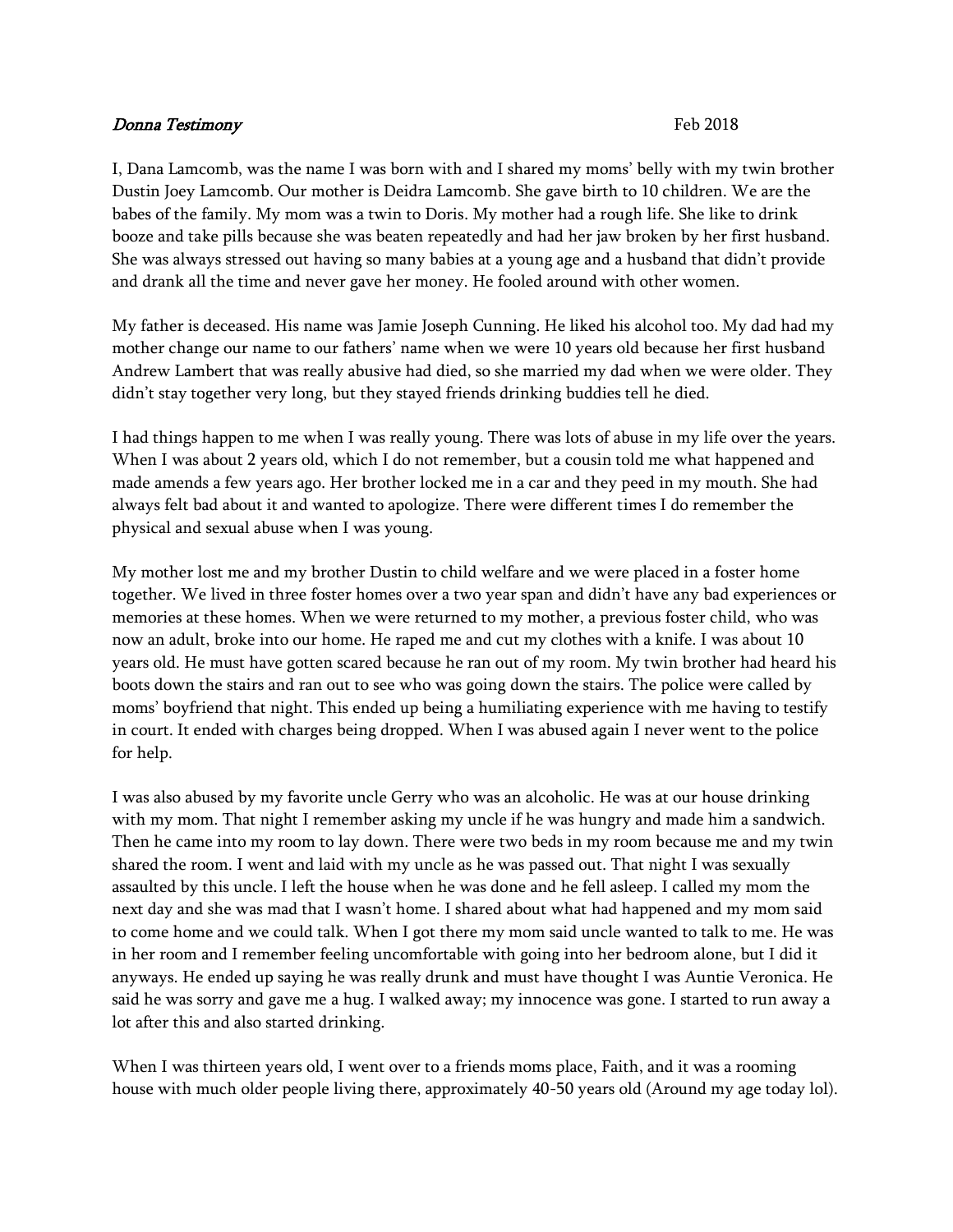They were old compared to me back then. I was watching them all do drugs; they were using needles. For the first few months, I was only drinking, but I became curious. Faith said I could stay with her as long as I wanted. Faith had a friend, Kendell Lloyd Laboucane (Buffalo), she wanted me to meet. He had been in prison for the last 18 months and he was 29 years old. I remember being woken up by Faith...saying I have someone I want you to meet. I was looking a bit rough with not washing off my makeup, and hair was all over the place. He was a nice looking man with a beautiful body. He was 190 pounds of muscle and stood about 6'1 with one blue and one brown eye. I was a bit embarrassed to be meeting this man and wanted to go back to bed. He asked me what I was up to that night because he had some things to do. He would come back to pick me up and we would go out. I absolutely wanted to get together. I giggled like a little girl because I was a little girl. When he came back it was around 7:00 and I was all dolled up, ready and curious as to where he was going to take this child. He got a hotel room that was in the hood; dark and very dingy looking had an awful stale cigarette smell.

This is a little girl who is so broken and wants to be loved by whoever. I remember feeling really nervous about meeting this complete stranger. He walked over to me and kissed me. I felt weak in my knees. That is where I fell in love with this man that I ended up giving up so much for. He was 29 years old and I was just turning 14 when I let this man into my life. I shared about what my uncle Gerry had done to me. After only being with him for a few hours, he sexually assaulted me. I was so in love with him at the time and he seemed to be my hero. He told me that night my uncle would pay for what he had done to me.

A few weeks had passed and I went home to shower when my mom told me that my uncle Gerry had been taken to the hospital. He had been beaten with a tire iron just about to death. When I saw Buffalo again that night he asked how my uncle was doing. This kind of shocked me because he knew about the beating. At that moment, I felt loved by this man and he was not going to let anyone harm me again. My mom couldn't protect me because she was caught in her own pain, so I fell victim to this 29-year-old man. He saw I was broken and nobody stopped this.

I had started using drugs shortly after meeting Buffalo. I just wanted to fit into his life, whatever that looked like. I was obsessed with this man. I idolized him but was scared of him at the same time. I started working the streets in Edmonton one month after meeting Buffalo. I ended up pregnant at 15 and gave birth to Jim George Labou when I was 16. He was beautiful. A few months later, Buffalo said we needed to leave because he was in a halfway house, was caught doing drugs, and was afraid he was going to be sent to jail. That is when we jumped in the car and headed to Winnipeg. My life got really crazy for the next few years with this man. He introduced me to a cheque scam as a way to make money. He had me isolated and I was so afraid. I had the baby for 8 months. The day he was taken by Children's Services, I went to jail because of the cheque scam. It was a blessing that Jim was taken because this was no life for a child.

After Jim was taken, Buffalo moved me to Vancouver. I had Tyler John Labou on July 9 and I turned 17 on July 12 in the hospital. A baby having babies. He was taken by Children's Services right at birth. I was using drugs everyday. I had a drug habit and nothing else mattered. I again saw it as a blessing that this baby was taken. I was living a crazy and wild life. I was prostituting on the streets of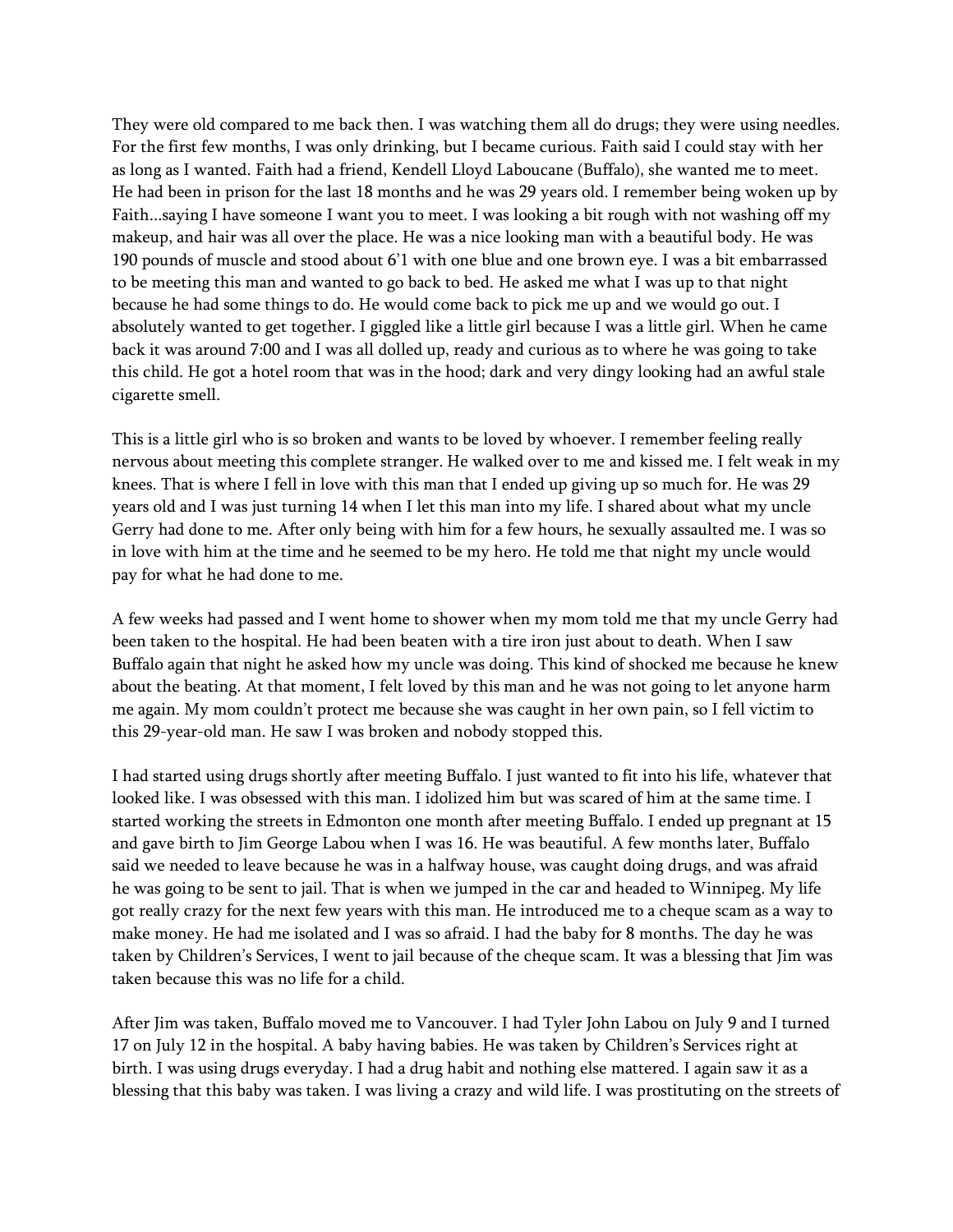Vancouver at this time and I was only 17 years old. This seems insane saying that at that age I had seen so many things already. I was beaten just about daily and had been injecting myself with drugs on a daily basis for about three years.

I don't remember everything up to this point in my life hearing about the Lord, but looking back, there were angels with me. God's hand was on my life and because of this I survived. I know he has a purpose for my life. I believe the Lord brought some people to me to try and help me. There was a lady who read scripture on the corner where I worked. I don't know her name or anything about her, but she impacted me enough that I remember her. I was so rude to her. There was a police officer named Drew Charleston that I met on the east side of downtown Vancouver. He worked with the worst of the worst for many years. He tried so many times, picking me up and having me put in group homes. I would leave the moment he left. I would go outside and walk away and hitchhike back to the streets because I was lost without Buffalo. There was also a social worker, Rachel Langley, who I was introduced to by Drew Charleston. They were a team and tried to help troubled teens. They both wanted to get me away from Buffalo. Looking back, I see that she was another angel, but at the time, I saw her as a threat. There were so many times that she found placements for me, but I wasn't ready for change. At Christmas one year she drove to the corner where I was working to bring me a turkey sandwich and I didn't even realize what day it was. I was really overwhelmed with joy to be having turkey that she had cooked. I felt so loved by this woman and never got to tell her thank you for all she tried and did for me. That was Jesus in my life, using his people to show me love and kindness. He is an amazing God: I can and will thank him for the rest of my life.

Then there was the whole thing with Ronald Peterson. Women from the east side were disappearing. Police and outreach workers were handing out information about dangerous people to watch out for and their vehicle's description. They would ask us if we had seen the missing girls and women. A few years later, Ronald Peterson was arrested as numerous body parts were found at his farm. When I saw these women's pictures on the front page of the Edmonton Sun I cried because that could have been me. I'm only still here because of GOD'S GRACE.

I finally got the courage to make a phone call to get away from Buffalo. 1991 was the year I jumped on a bus. Rachel Langley bought me a ticket and breakfast and gave me lunch and a bit of money for the long trip back to Alberta. I joined my twin brother for a few months, but then found another man who would take care of me.

My next partner was Patrick Henderson. This is a sick man as well as very controlling. He never physically hurt me, but he was controlling and verbally hurt me. I had my third son, Peter Jr. with him. He is amazing like my other sons. Peter was never apprehended and I stayed in this relationship until he was two. Peter Jr. was raised by his father as addiction continued to control my life. I really don't like that I've done that, but without Christ, left on my own, I will make a mess and hurt people, even my children. I dislike that I was walking with Satan. He is all about instant gratification. I am a believer that hurt people hurt people. I was brought into this world by parents that were broken so they raised broken kids, and kids grow up to be broken.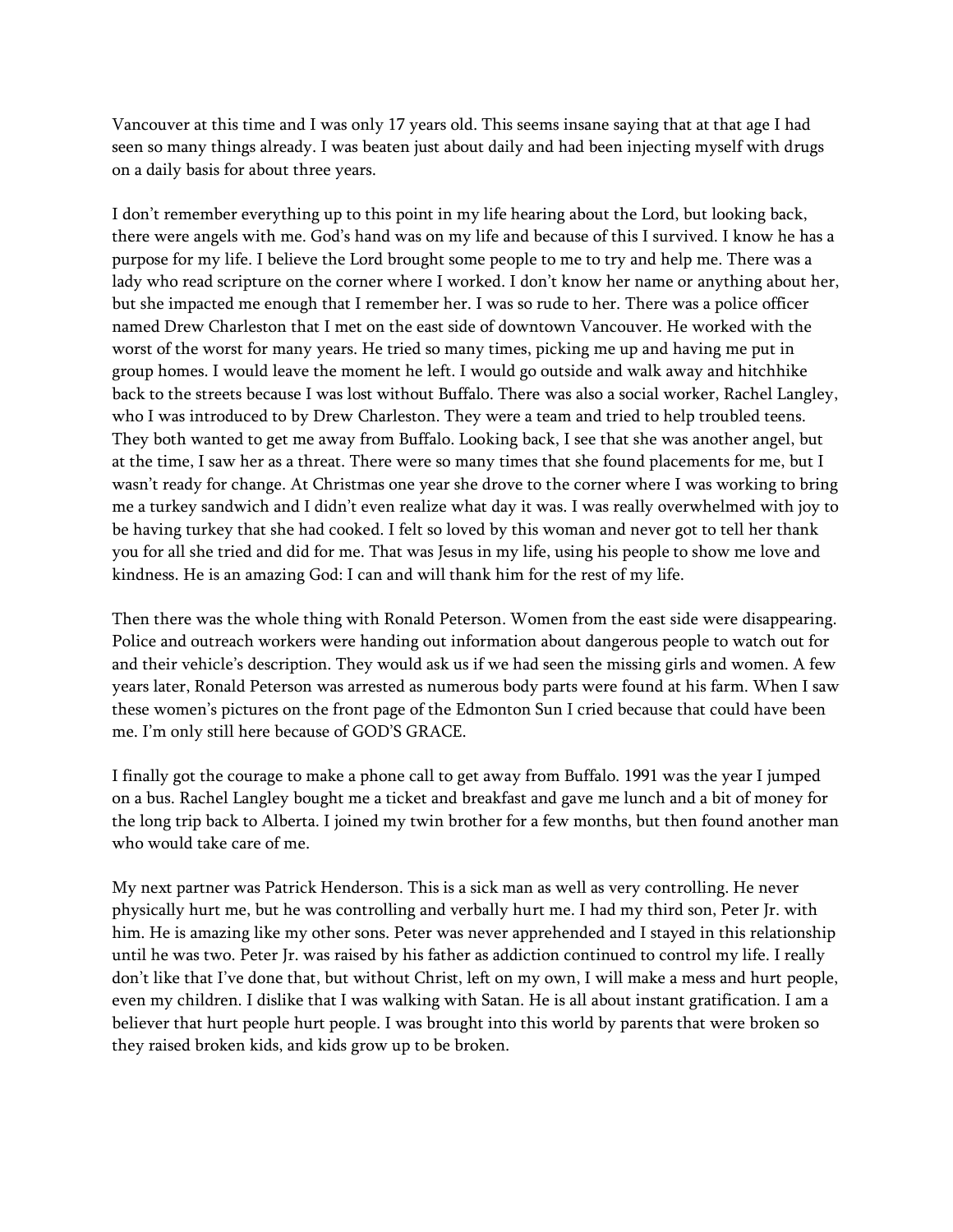I discovered that the abuse in my family did not just happen to me. My cousin Jennifer, who was nine, who is my uncle Gerry's daughter, disclosed to me that she had been abused by my aunt Didi's boyfriend. I instantly believed her story. I shared with her that I was also abused, not telling her that it was her father. I encouraged her to go to a trusted adult and explain what happened; she did. She was removed from her home and placed in foster care. The abuser was investigated; he later hung himself. I saw Jennifer again five years ago and she thanked me for believing her. She felt I saved her life, but we all know only Jesus saves lives and restores them. In His name all things are possible. Believing and supporting her through this helped to heal my inner child.

I truly believe God chooses us and I was his before I was conceived because of all of his miracles I have witnessed along the way. Dominic, the father of my third son, told me that I need to go somewhere to get help. I remember thinking at this time that everything I've tried has gotten me in the same place. New city, new relationships, and I would always resort to drugs. Until an angel, my boyfriend, Dominic, encouraged me and found me a place to get treatment and clean up. I see that God will use books, places and people to get through. He is unfailing love. In this place, Henwood, outside of Edmonton, I found a 12 step program where I again believe God is at the center. The goal of this program is to get closer to him. This was on June 10, 1995. The only way I still have that date is because I was given a medallion when I graduated from the 28 day treatment program. I still have this medallion. This is where again God brought the right people to help this broken girl.

I was 23 years old. I have been blessed since I entered the journey of my recovery and there have been really good teachers along the way. I left Henwood treatment program and went to MacDougall House, a live-in recovery house in Edmonton. I had God reveal things to me right away. I was so angry and resentful, but Jesus said I need to forgive and this is still a work in progress. Jesus, early in my recovery, put my uncle Gerry, the abuser, in the same room with me at a day program. Seeing him forced me to address the anger I had towards him, and with the help of Crystal Shoemaker, my counsellor, I was able to share with her my experiences around my abuse. She helped me sort through it and to find forgiveness. She is an amazing lady who is still in my life.

I believe that the abuse that happened to me as a child became a snowball effect. I fell into a pattern of connecting with abusive men. This was a "thorn in my side" that God told me he wasn't willing to remove. He would get me to a great place with it. Looking back, the experiences that I had have allowed to connect and help others in a very real and powerful way. I see that these experiences have been a blessing in my life because God is in charge. When my uncle Gerry died, I was asked to do his eulogy at the funeral. It was only through God that I was able to be loving towards him. I know Christ helped me find forgiveness from my head to my heart the day of his funeral because I had no resentment or bitterness in my heart whatsoever. That day I found compassion for him.

If God is for us (me), who can be against us. (Mark 10:27). Early on in recovery, I learned that I was a Cree Native woman and I walked into that part of my heritage. I learned a lot about that walk, and it helped me find myself more. But when I found Christ, my life really changed. I said yes to Christ in 2000 but it wasn't from my head to my heart yet; that took a few years. I went to church and started to pray more and it was amazing.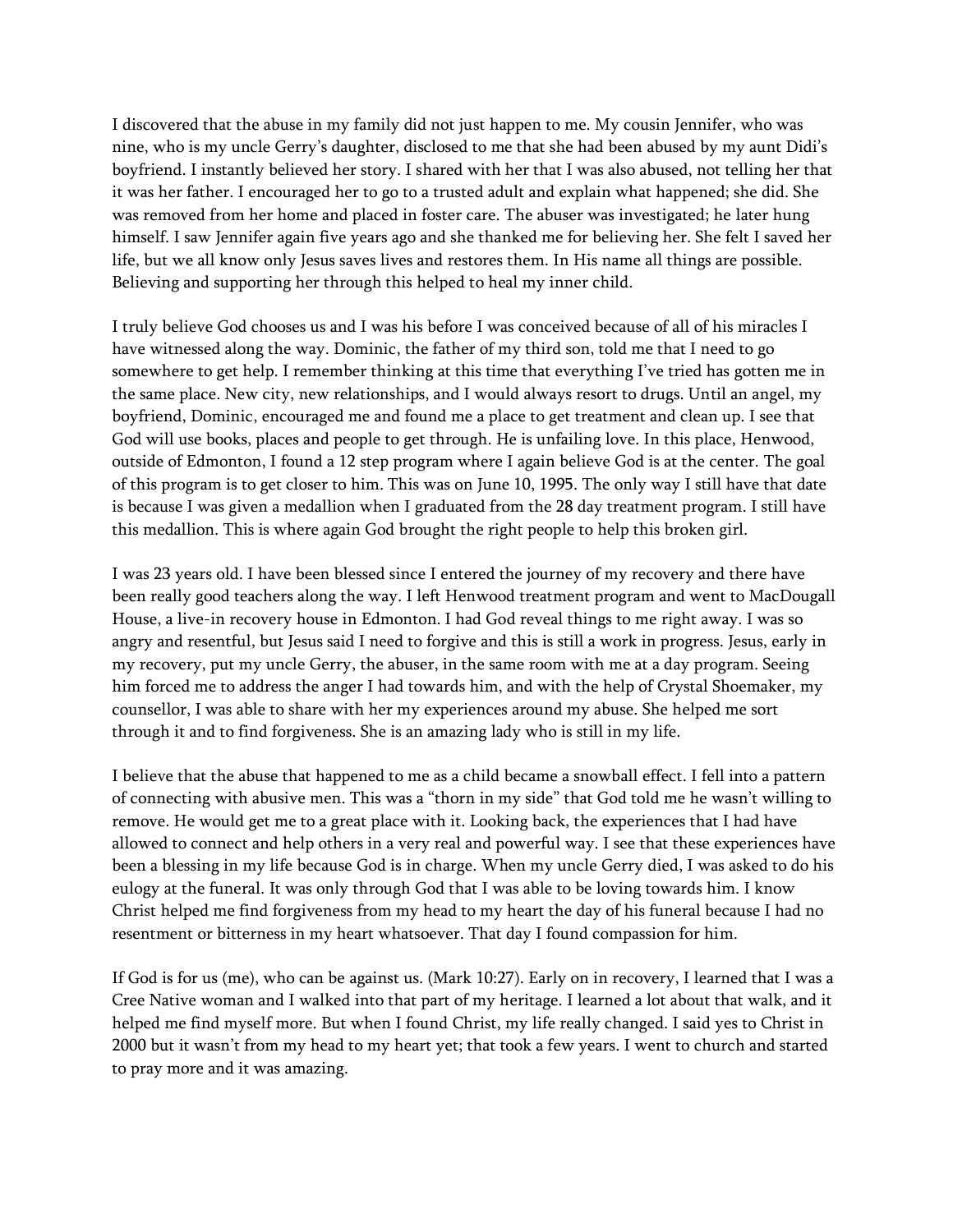My twin brother, Dustin, was living a dangerous lifestyle of a using addict. I distanced myself from him and was praying for a change in his life. He died on May 8, 2002 from suicide. After his death, I became even more reliant on Jesus. I got to a different place of acceptance of powerlessness of people, places and things. I remember praying please God, help me stay away from him until he is ready to surrender. When he died, it was really painful and very sad but there was a peace that I felt and that was Christ. "Watch and pray, so that you will not fall into temptation. The spirit is willing, but the flesh is weak." Mark 14:38.

After his death, I ended up staying with my mother, which was when my mother and I became close. We prayed and cried together because at this point my mom had buried three of her children to drug-related deaths. She understood the closeness of a twin. I stayed with her for ten days before we could bury him. That year was a whole bunch of pain, emptiness, loneliness and growth. It was the first time in my life that God wanted me to make my life about Him. I read a lot of the Bible and really struggled to understand. I got really involved in the church. I fell in love with Jesus because I was so broken.

I remember a point in my recovery, five years clean, six months since my brother died. I couldn't find a job, had just sold my car to finish paying it off, and bought a little junk truck to get around in. I was staying on my friend's couch. It was a very painful and humiliating time. I was praying for God's will to be done. There was one day I was so broken and feeling deep despair. I was at Walmart picking up coffee for a volunteer event I was helping with at Christmas time for people who don't have a safe place. When I went to start my truck, it wouldn't turn over. I started to bawl. I was so angry, I couldn't handle one more thing. I was in the door entry of Walmart crying. I said to God, really, well, I'm tired and can't do this, I want to get loaded. I knew I could go to my mom's and she would drink with me to stop the pain, but God had other plans. I heard him tell me to reach out to my recovery friends. I called a few but nobody answered. This made me even more upset. Ok God I've done everything and I'm tired. I called a cab and made the decision, I was going to my mom's to get drunk. Then god told me to call my Christian friend Ken, which is really bizarre because he lived about 40 mins outside of Edmonton. When I called him I was crying so hard that he couldn't understand me. I said I don't want to do recovery anymore. He said I will be there in a couple of minutes. He happened to be at the traffic circle nearby. That is God's grace: he had other plans for me. He is such a loving god.

Romans 8:28: and we know [with great confidences] that god [who is deeply concerned about us] causes ALL things to work together [as a plan] for good for those who LOVE GOD, to those who are called according to his plan and purpose.

Well that was a very powerful moment for the turn from believing in my head to my heart AGAIN. This was the day that God had brought another blessing into my life. It was the day I met my AMAZING loving husband, Doug. He was hanging out with our mutual friend Ken and was in the truck with him that day that they rescued me. He was so kind but I was too self centered to even notice him. He said to me don't worry about the small stuff (my truck that wouldn't start), we are heading to a meeting and then we will come back and see if we can figure out what's wrong with your truck. If not, we can take it to a shop to get fixed. I was quite annoyed with his friendliness.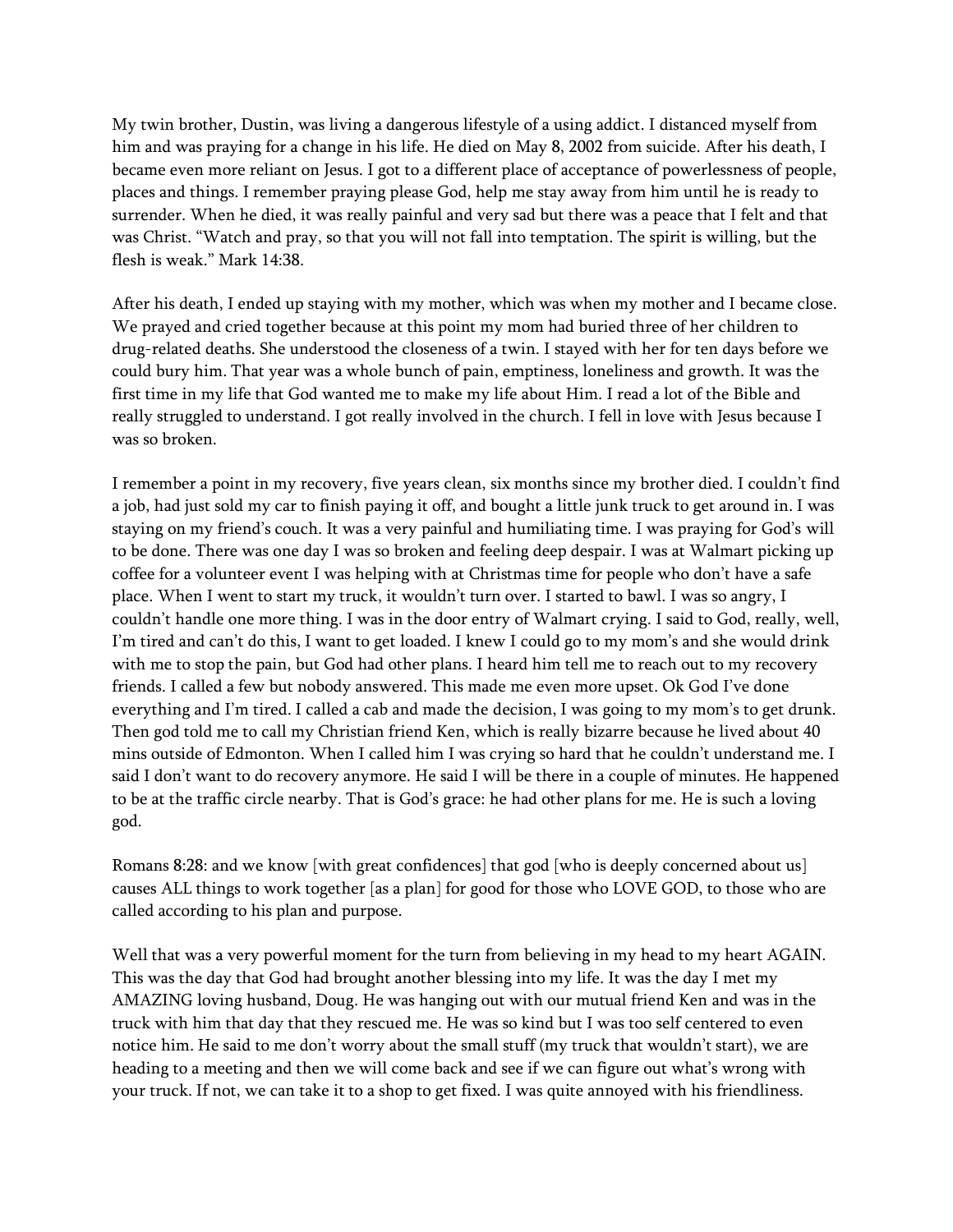Over the next few days I wasn't in good spirits. He asked me why I was so upset and I told him about my twin brother's death. He told me he knew how it felt to lose a loved one to suicide. When he was 11yrs old, his father shot himself. Doug was in the room and witnessed the shooting. The first shot didn't kill him. Doug ran downstairs to get help and heard a second shot. It changed me at that moment when I heard his story as he was able to talk about it without falling apart. I instantly was connected to him. He had a wicked sense of humor and he is so perfect for me because he is such a gentle spirited man. I was such a mess and he really helped me get through that hard time in my life. He was a god send and I was super grateful that Jesus brought the perfect man to me. He proposed to me a year after we met at my mother's house. We were married on May 29, 2004. We have had some ups and downs but have persevered because we love each other. There were so many thing that we did right. We both had never been married and he had no children.

We have two beautiful children together; David Donald Jamie is an amazing 13 yr old that loves school. He is so smart and everyone likes him. He loves sports; hockey is his favorite and he is an amazing player. He is a huge help around the house and he loves his family. Looking good is very important too him. He is all about stats and loves to read about fitness. He is a really heathy eater.

Daniel is our awesome 10 yr old. He too is a really good hockey player. He has the most gorgeous blue eyes. He is so much like me. I love this little boys personality. He is very outgoing, not shy at all, and can make friends easily. He has a great sense of humor and loves to joke around a lot. He can say sorry easily, he is very loving and it is natural for him to show affection. I know that the best gift I can give my boys is to teach them God's word and show them Love.

I have been so blessed by what god has done in my life. I have been able to stay home raise these 2 wonderful boys because of my amazing husband working so hard for both of us. I feel god has redeemed me and has given me another chance at being a mom to my sons. I choose to see that god is number 1 and that my boys are gifts from him.

Corinthians 12:7-10; because of these surpassingly great revelations. Therefore, in order to keep me from becoming conceited, I was given a thorn in my flesh, a messenger of Satan, to torment me. Three times I pleaded with the lord to take it away from me, but he said to me "My Grace is sufficient for you, for the power is made perfect in weakness. "Therefore I will boast all the more gladly about my weaknesses, so that Christ's power may rest in me.

That is why, for Christ's sake, I delight in weaknesses, in insults, in hardships, in persecution, in difficulties. For when I am weak, then I am strong.

I have been given a gift to help others with similar issues and struggles. I have shared my story within recovery for 21 yrs in recovery programs, schools and jails. I have been listening to God and he has put it on my heart that it is time to share my testimony with others. I want his will to be done and for him to get the glory for how this broken little girl was able to persevere through tough times. I have had evil done to me and I've done some evil stuff.